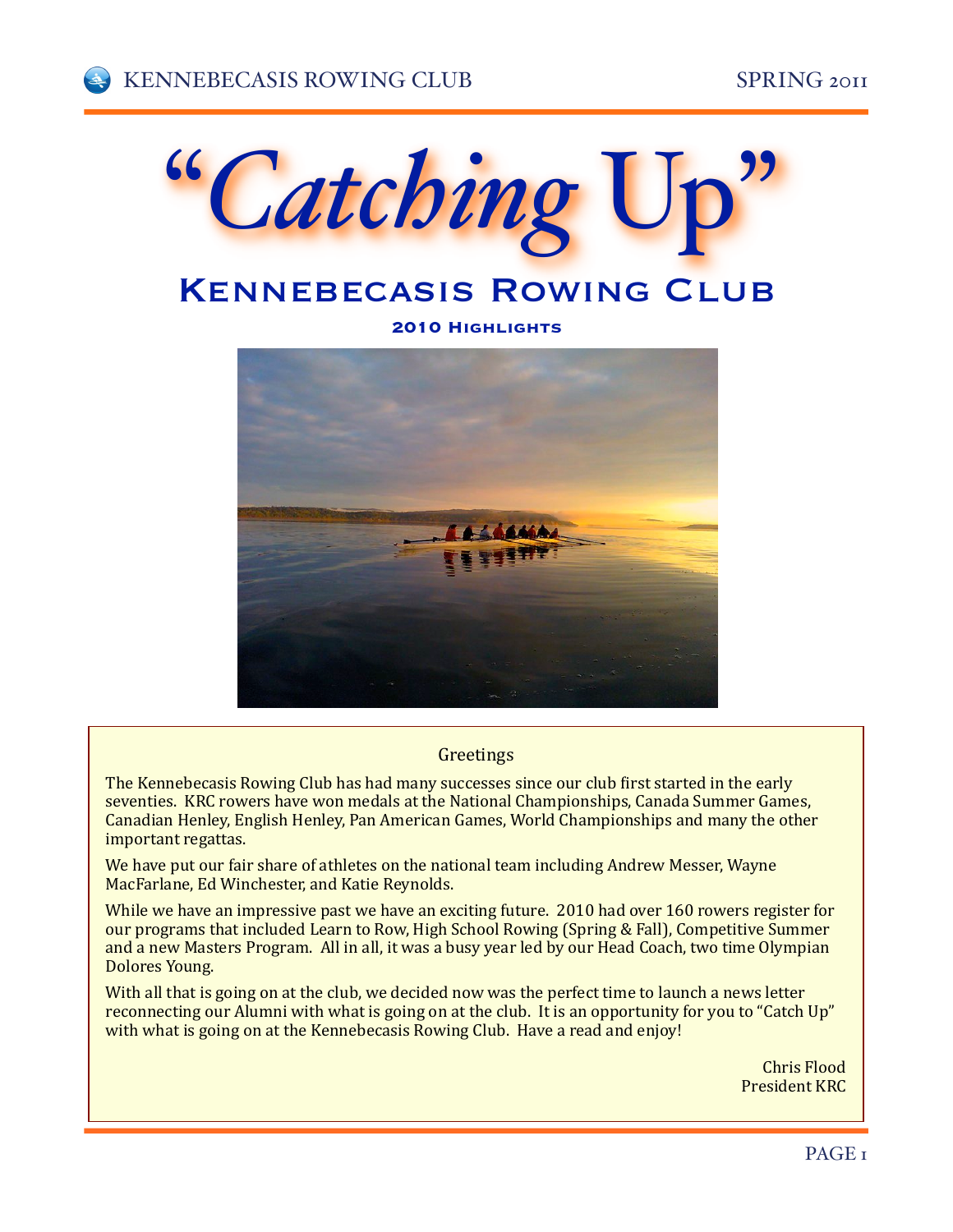### **Coaches Report**



**Dolores (Dee) Young** has been the coaching at KRC since 2007. She moved to the Kennebecasis Valley from Winnipeg in 2005, when she took a position at Rothesay Netherwood School. Dee spent many years on the Canadian National Team. A few of her rowing highlights include bronze medals at the World Championships in 1977

(Amsterdam) and  $1978$  (New Zealand) as well as a competitor at 2 Olympics (Montreal '76 and Los Angeles '84). More recently, Dee was one of the coaches at the 2009 Canada Summer Games where her crews took silver in the men's pair and bronze in the men's 8.

2010 was a bit of a rebuilding year for KRC, following the 2009 Canada Summer Games held in Prince Edward Island. But while it was a rebuilding year there were some notable highlights.

A number of high schools extended their rowing programs into the fall. Athletes from Rothesay High School and Saint John High School joined Rothesay Netherwood School many warm September and cool October afternoons. It was a first to have so many high schools row into the fall season and

was a real improvement for the future of Canada Summer Games Team. This created a team atmosphere, which was felt at the fall regatta in Dartmouth. All crews competed well with KRC bringing home several medals.

2010 saw KRC start a Masters program which culminated in mens double attending the Head of the Charles in October. The Masters rowers also brought an added benefit to the club. Being frustrated by rough fall water they took their boat several weekends and tried the water around Hampton and Darlings Island. "The testing of this water on the Hammond River and Upper Kennebecasis has the potential to open up some cost effective weekend training camps where we can be guaranteed long stretches of very good water" said Young.

2011 is a year that we hope to grow on what we started this year. We would like to see the Master's program grow, attracting more alumni and looking at getting to more Master's regattas. We would like to see the high school program continue into the fall and see more athletes come out. We would also like to see the relationship between the kayakers and rowers strengthen and explore ways we can work together to expose kids to several water sports at the same time.

## **Rowers Latest to Be Inducted into Saint John Sports Hall of Fame**



the national team in 1991 and 1992. *Chris&Flood&&&Wayne&MacFarlane&(left)& are&2&members&of&the&class&of&2010*

On October 7, 2010 the 21st annual Saint John Sports Hall of Fame dinner was held at the Trade & Convention center. Among this year's inductees were KRC alumni Chris Flood and Wayne MacFarlane.

Most, if not all of you, know Chris and Wayne. Chris and Wayne started rowing at KRC in the early 80s. They dominated the pairs competition in rowing in both the heavyweight and lightweight categories for a period of six years from 1985-1991. Their victories included Canada Games, Canadian Schoolboy championships, Pan American Games, Canadian Henley regatta and the English Henley. In fact in the 6 years they were

only defeated once in the men's pair division. Both competed for Canada for

October 7<sup>th</sup> was an exciting night with each inductee being presented to the crowd and their award unveiled to the crowd. Chris and Wayne tag-teamed a great speech where they reflected on their experiences to the crowd and shared with everyone how the support at home was always something that kept them focused and motivated as they trained and competed throughout North America and Europe.

Wayne commented that it was great to see a bunch of the rowing alumni out to celebrate with him. "It was great to tell the crowd some of the stories of rowing at KRC and have many of the friends I rowed with in the audience".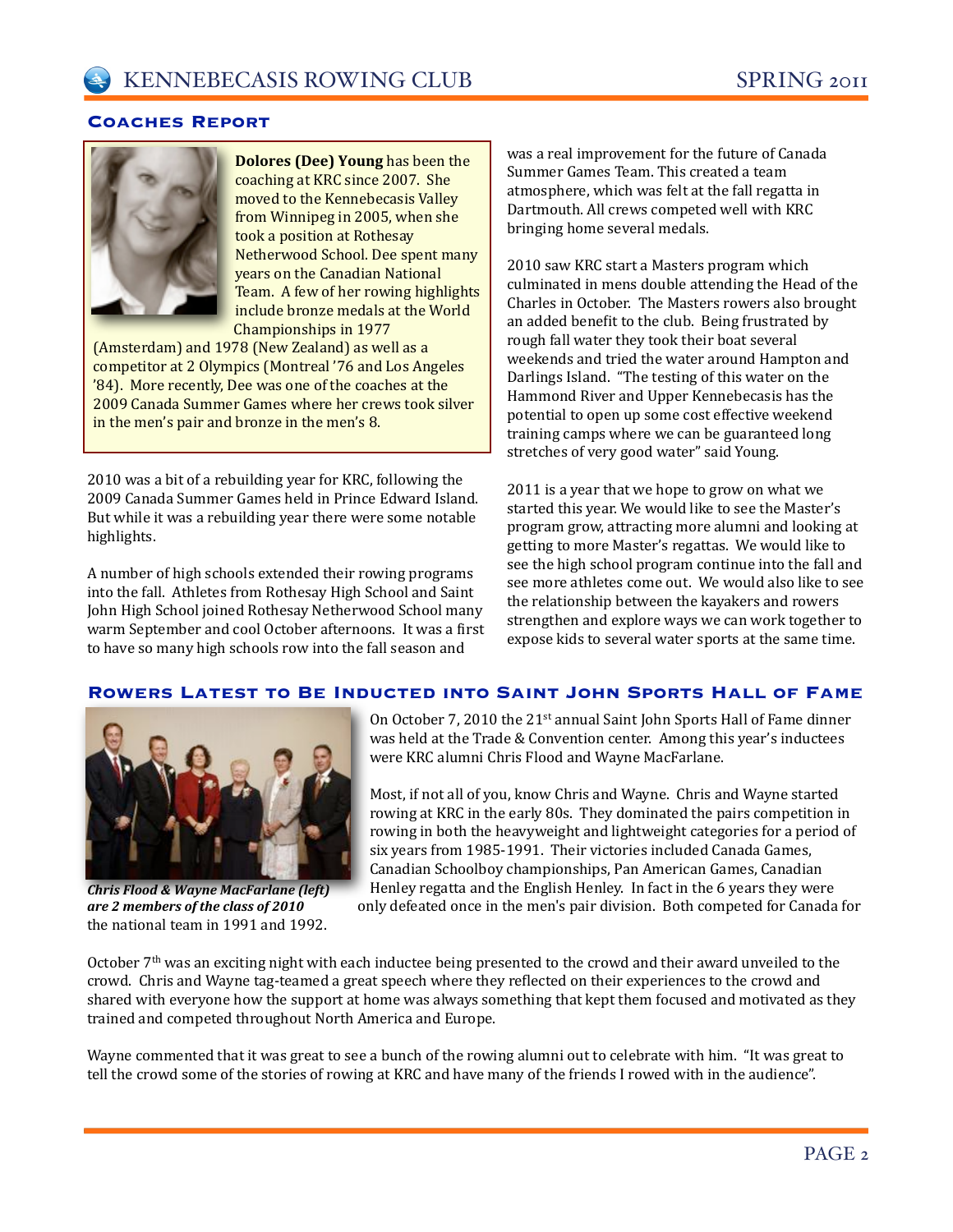#### **Keegan Drummond - Future Olympian?**



Keegan Drummond first started his rowing career at the KRC a number of years ago. In 2009, Keegan had a very successful regatta at the Canada Summer Games in PEI where he won Silver in the Men's Pair and Bronze in the Men's eight. 2010 was a big year for Keegan seeing him compete both at the Royal English Henley and the World University Games. Catching Up recently caught up with Keegan to see what he did in 2010.

I understand you rowed Varsity at Brock? Can you give me a description of what your main results were and how you enjoyed the experience. •Last season (Fall 2009) at Brock we were supposed to have a very good season, but unfortunately we did not finish very well, coming second at OUAA (Ontario University Athletic Association) and Sixth at CURC(Canadian University Rowing Championships). So after a rough fall we hit the training hard that winter. When the spring came around we went down to the Dad Vail Regatta in Philadelphia and placed first, which earned us a sponsor who would send us to Henley Royal Regatta in England.

Can you tell me about about the trip to English Henley? •Going to England was not on my to do list this summer, and I was thrilled

about the opportunity to take part in this event. Although the traveling was not the most fun, having all your



Keegan Drummond, rowing in 6 seat (4th from left), at the Henley Royal Regatta in England

crew mates with you made it enjoyable. The style of "match" racing was much different than normal regattas: only having one opponent to race, and knowing only one of you two were going to continue made every race intense, and if that wasn't enough there were spectators at every point in the race only meters to the side of your boat. Also when the racing was done, there were celebrations taking place everywhere.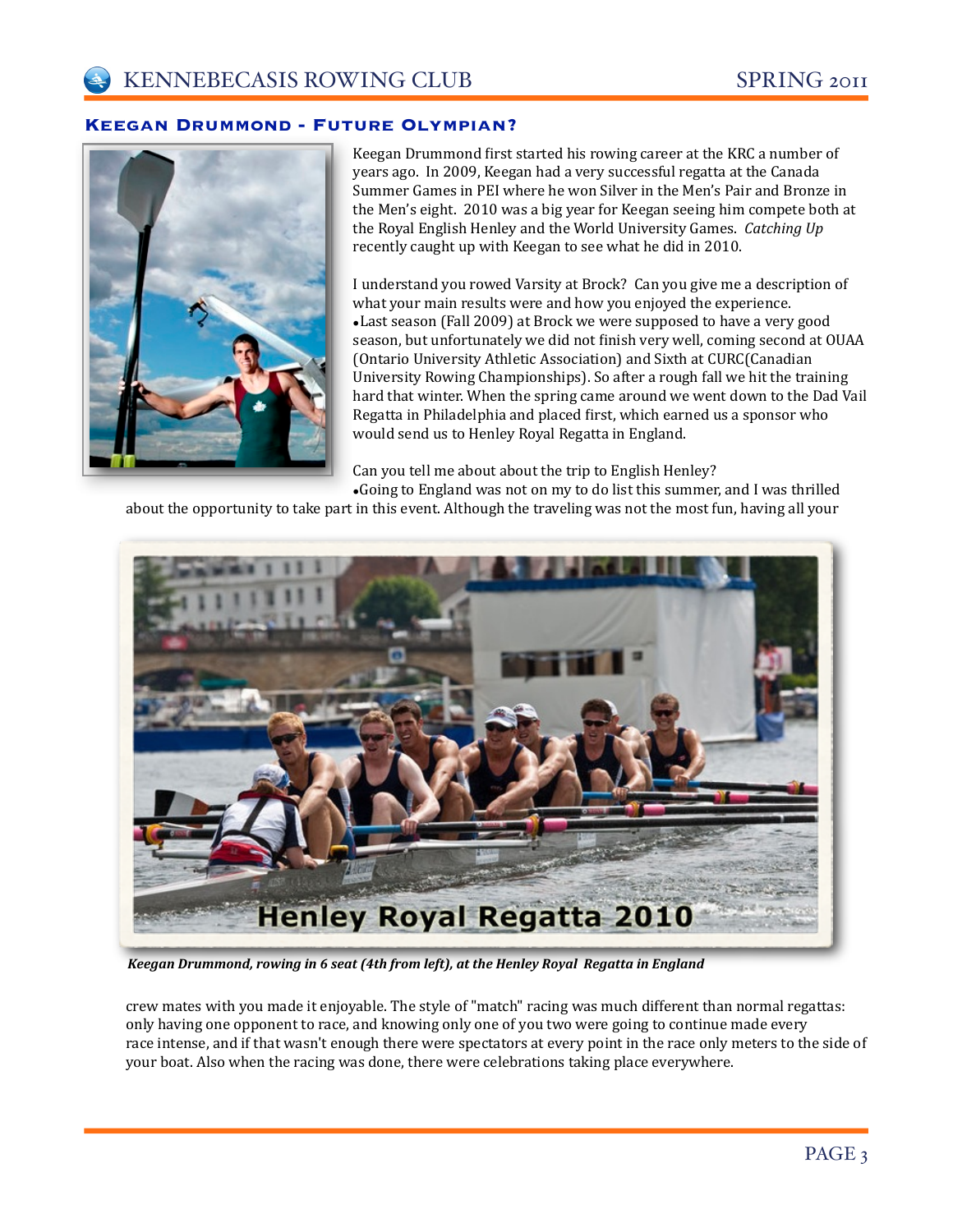

What was your impression of the caliber of the competition?

• Going to an event like this does not only allow you to see the top crews at your level but also those at the top of the sport. Being able to see some of the fastest and biggest guys from all around the world can be a little intimidating, but then seeing others your size and some smaller competing at higher levels only drives you to train harder.

Talk about the University Games. How did that opportunity come about? What was the competition like? What boat did you row in? How did you do?

• Once I was back from England I was fortunate enough that there was also a University Games crew that was going to be training out of my schools boat house, which had allowed me to try out, and I fortunately made the straight four (4-). Since this is not a U23 event you are able to be up to 28 and in university to compete, which made this event quite tough. This competition was again different from any I have been to before. Although it is the same racing style as most regattas, 6 boats across, competing was quite a shock for me. Unfortunately we were not ready for the level of our competitors and had place last in ninth place. But being able to see the speed and drive of these other athletes has again made me excited to get back and train harder, so that when I return I will be able to compete at this level.

What's next? I assume your back to Brock in a few weeks. Longer term.

• For now I will be heading back to Brock to train and have what looks like the fastest year Brock has had for some time. During this time I will compete at NRCs, hoping to again earn a spot at the U23s training camp that takes place in March. As for next summer, a few possibilities are available to me which may include another summer like the one I just had, or possibly doing U23, but the plan will be to train harder than ever and get to the next level in rowing.

## **MASTERING THE CHARLES RIVER**

Last summer, Jeff Bonham who started rowing in the mid-80s, was out cycling with a group of friends and endured a serious crash on his bike. Being out of commission from biking for a while, he needed something else to keep in shape. "A co-worker of mine, John Oxley, had been at me the previous two years to go out rowing" said Bonham. "I figured now might be the time to get on the water".

Last June Bonham and Oxley took a double on the water. "The first few rows were a bit shaky but within about a week it felt good. We certainly had room to improve, but it felt pretty solid".

After a month of rowing, Oxley suggested that they put an entry in for the Head of the Charles. "At the time it seemed so far away and I figured we had nothing to loose so I said sure". In early September they received confirmation that they were in for the 24th October.

Dee Young set up a serious training program, which included 4 days on the water and the remainder doing dry-land training. Training was going well but frustration mounted as Mother Nature was always whipping up the mighty Kennebecasis with strong Southerly winds.

In an attempt to get better rowing conditions, the pair of Masters decided to try rowing elsewhere one early September weekend. This resulted in leaving the double at Dee Young's house on Darling's Island. Taking advantage of her water access they were able to get in 2 fantastic rows despite strong fall winds. "After that we ventured up their several weekends and really took advantage of what the upper Kennebecasis and Hammond Rivers had to offer.

In preparation for Boston the two competed at the Head of the 4 Bridges in Fredericton where they came second overall. While this was good preparation for Boston, it was only a small taste of what was to come.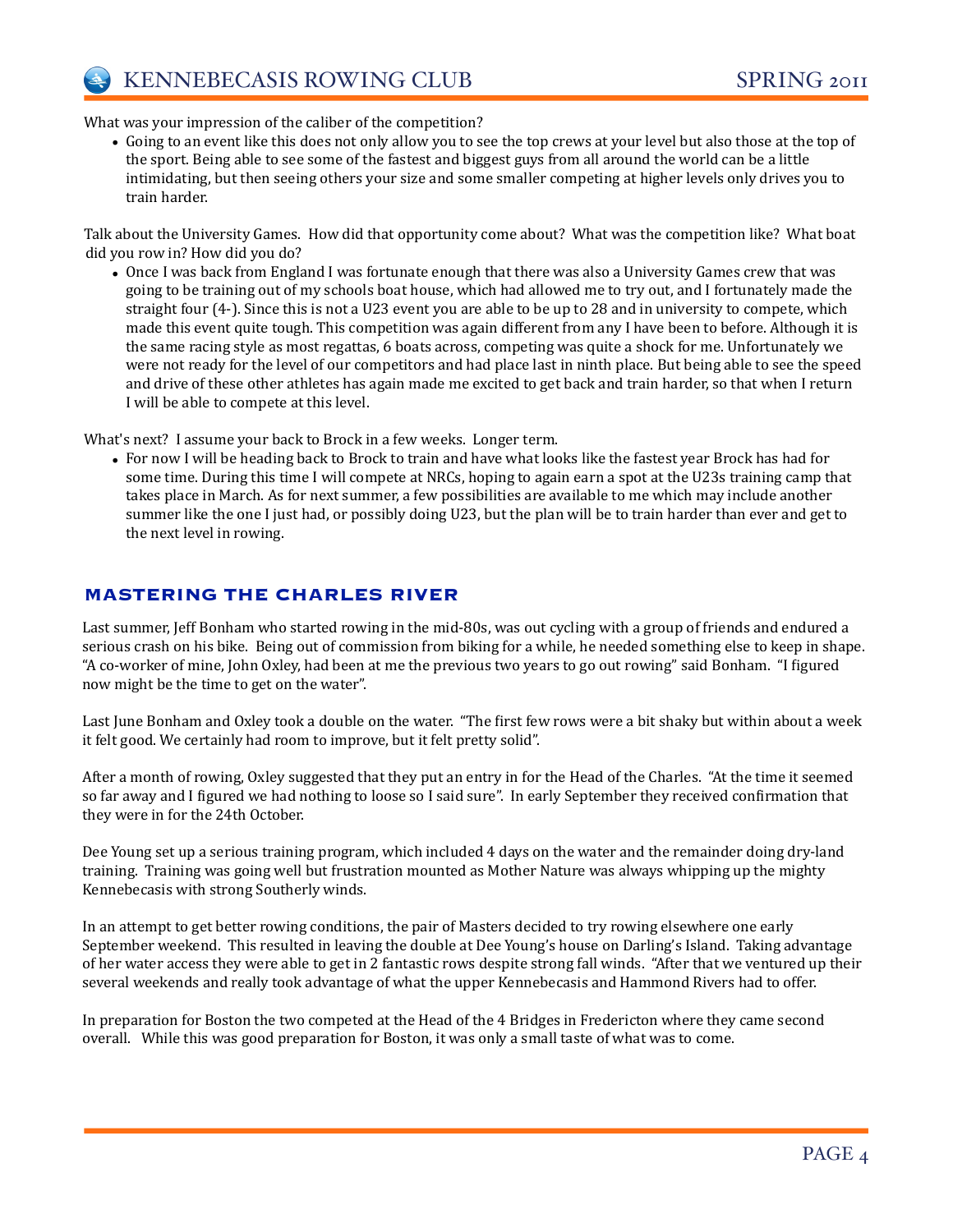The weather on the 24 of October, 2010 was sunny, cold and windy. They were on the water for over an hour before our race. "When the race started we were feeling good" said Oxley, "But it became apparent to us as the race started that this was going to be tough". Of the 20 crews, about 6 had former Olympians, which reinforced how competitive this race was.

At a few points along the course things became quite tight. "When we went under Anderson Bridge, just before the 2 Mile mark, we were in the process of passing a boat and being passed", said Bonham. "I wasn't sure that we would all fit through - it was very tight"

In the end the pair ended up finishing  $15<sup>th</sup>$  out of 21, with a time of 20:06. The winning time was 18:03. "Next year we hope to race again", says Oxley. "With more time rowing and racing we should hopefully move up the ranking". We shall see.



#### CATCH UP WITH CATCHING UP

This has been the first issue of Catching Up. For the next while this will likely be an annual publication. However, as we uncover more information that we can put in here, we may publish more frequently.

We would love to hear from any of you. Drop me a line via email and let me know what you have been up to. I would also love to get your thoughts and feedback as to how we can make this newsletter better. As well if you know the contact information of any other alumni, please let us know so we can include them on the mailing list for Catching Up.

Thanks and we'll see you on the water.

*John)Oxley Publisher [joxley@nbnet.nb.ca](mailto:joxley@nbnet.nb.ca)*